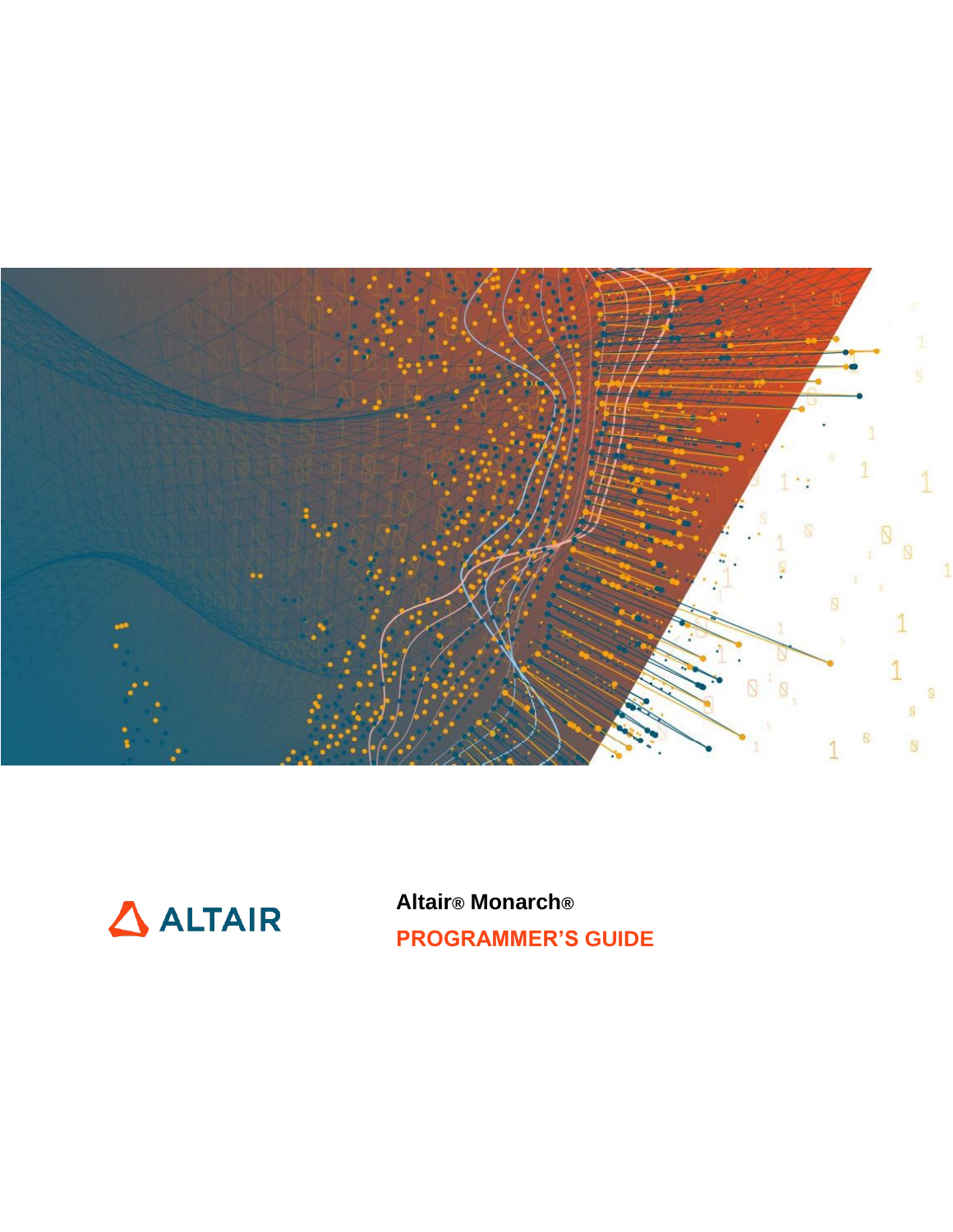#### **TABLE OF CONTENTS**

| JETEXPORTSUMMARY(STRING EXPORTFILE, STRING TABLENAME, INTEGER APPENDFLAG)     |  |
|-------------------------------------------------------------------------------|--|
| JETEXPORTTABLE(STRING EXPORTFILE, STRING TABLENAME, INTEGER APPENDFLAG) 6     |  |
| OPENDATABASE(STRING CONNECTSTRING, STRING PASSWORD, STRING TABLE VIEW, STRING |  |
|                                                                               |  |
|                                                                               |  |
| SETDATASOURCEPASSWORD(STRING LOOKUPNAME, STRING PASS WORD) 7                  |  |
|                                                                               |  |
|                                                                               |  |
|                                                                               |  |
|                                                                               |  |
| SETPASSWORDPROTECTEDREPORTFILE(STRING REPORTNAME, STRING PASSWORD, BOOL       |  |
|                                                                               |  |
|                                                                               |  |
|                                                                               |  |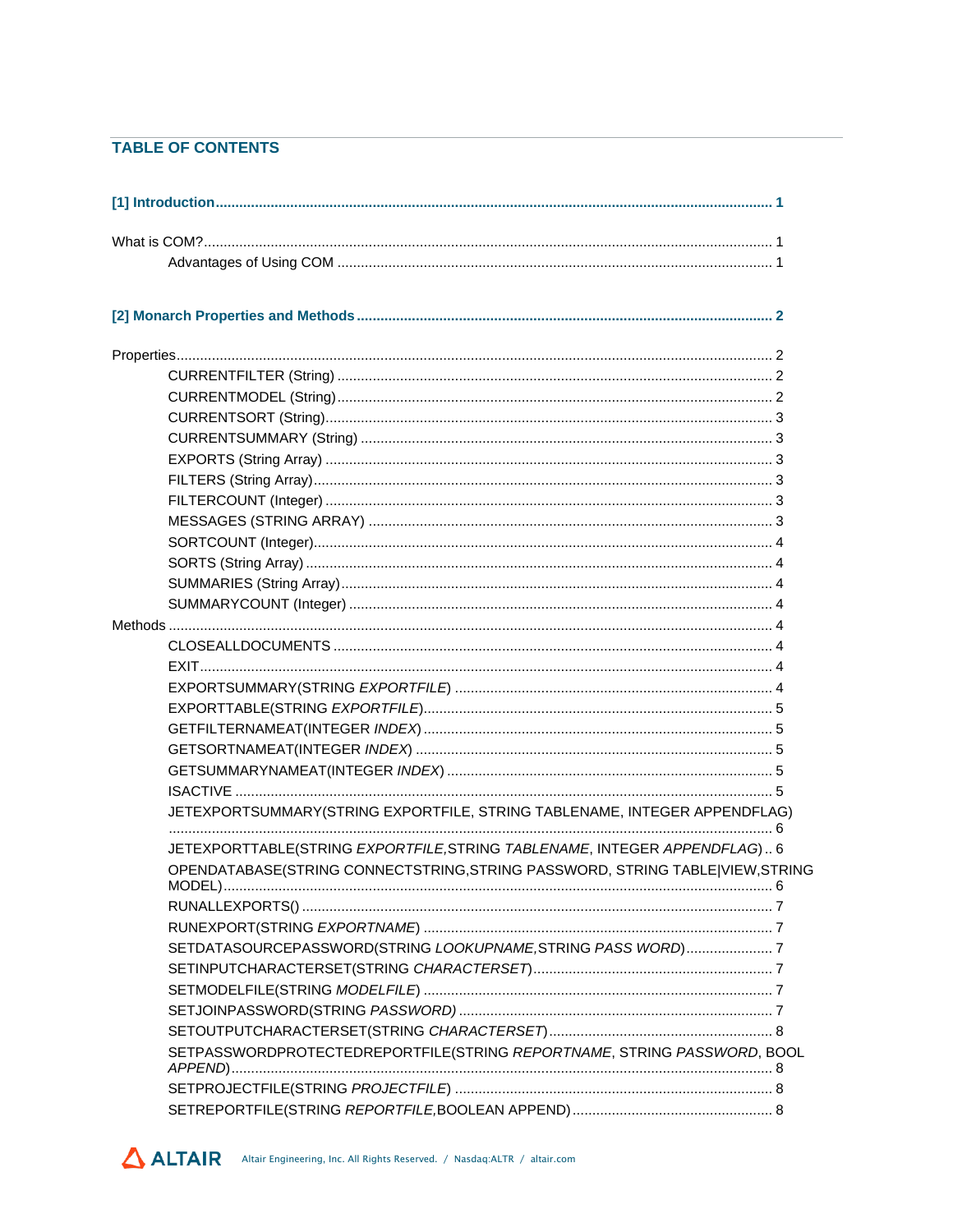| SETRUNTIMEPARAMETER(STRING FIELDNAME, STRING FIELDVALUE) 8 |  |
|------------------------------------------------------------|--|
|                                                            |  |
|                                                            |  |
|                                                            |  |
|                                                            |  |
|                                                            |  |
|                                                            |  |
|                                                            |  |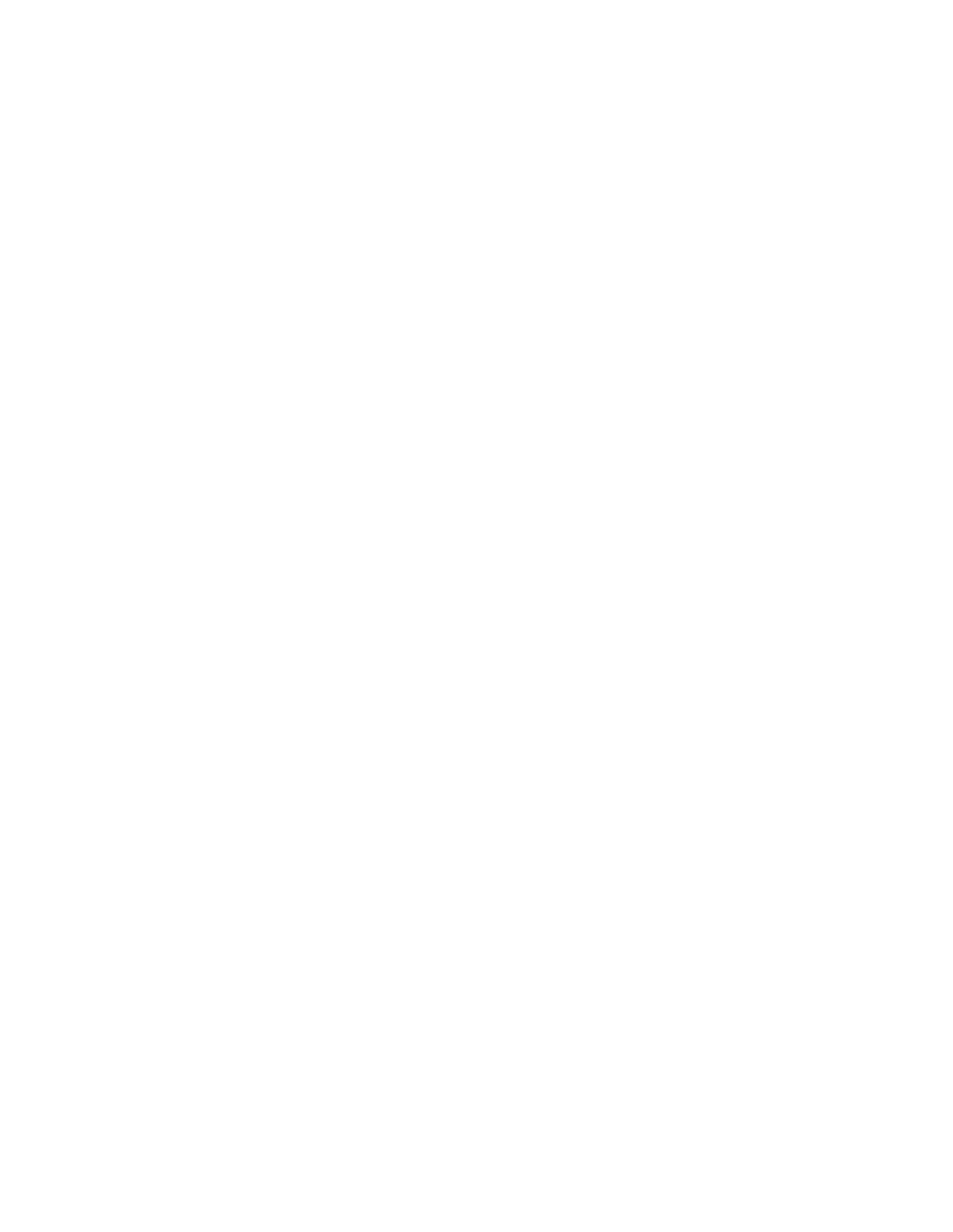# <span id="page-4-0"></span>**[1] INTRODUCTION**

A number of Monarch customers have asked for a way to integrate Monarch functionality into their own Windows applications. In response to their requests, we created a set of Monarch properties and methods that can be called via COM from languages like C/C++ or Visual Basic. These properties and methods provide programmers with all of the commands necessary to incorporate Monarch's data extraction and export functionality into an application.

Starting with Monarch v12, the automation functionality is contained within a different executable from the interactive application. This removes the very considerable overhead of the Microsoft WPF interface having to load and ensures much faster startup and operation, as well as a lower memory requirement.

For compatibility with existing batch scripts, this executable is called "Monarch.exe", whereas the interactive application is called "DWMonarch.exe".

## <span id="page-4-1"></span>**WHAT IS COM?**

COM is an industry standard that applications can use to expose objects to other programs. With COM, applications can allow their objects to be manipulated remotely, via program control. The application that is providing the object creates and manages it. The controlling application manipulates the object by setting properties and performing methods (i.e. actions) through program method calls.

#### <span id="page-4-2"></span>**Advantages of Using COM**

Even without COM, any Windows application can be run [launched] from another application by employing the WinExec function. However, a program launched in this manner will run independently of the application which launched it. You cannot be certain that the launched application will finish executing before the next statement in your main application is processed. Furthermore, there is no link between the programs. If your main program terminates, the program that it launched may continue to run. There is no way to say, "If the main program shuts down, turn off any other programs it launched".

By using COM, these problems can be eliminated. Monarch is established as a COM server and the main program becomes the client, using method calls to communicate with the server. Execution of a statement in the calling program will not occur until the previous method has been completed. When the calling program terminates, the server is shut down, closing down the Monarch application.

Another advantage of using COM becomes evident when you have an application that requires automation of multiple passes through Monarch. Using the WinExec (or the Monarch command line) method, the entire Monarch application, report file, and model must be loaded for each pass. With COM, the Monarch COM server is loaded only once. You can apply a new sort or filter, load a new model, or load a new report through method calls, resulting in significantly faster execution.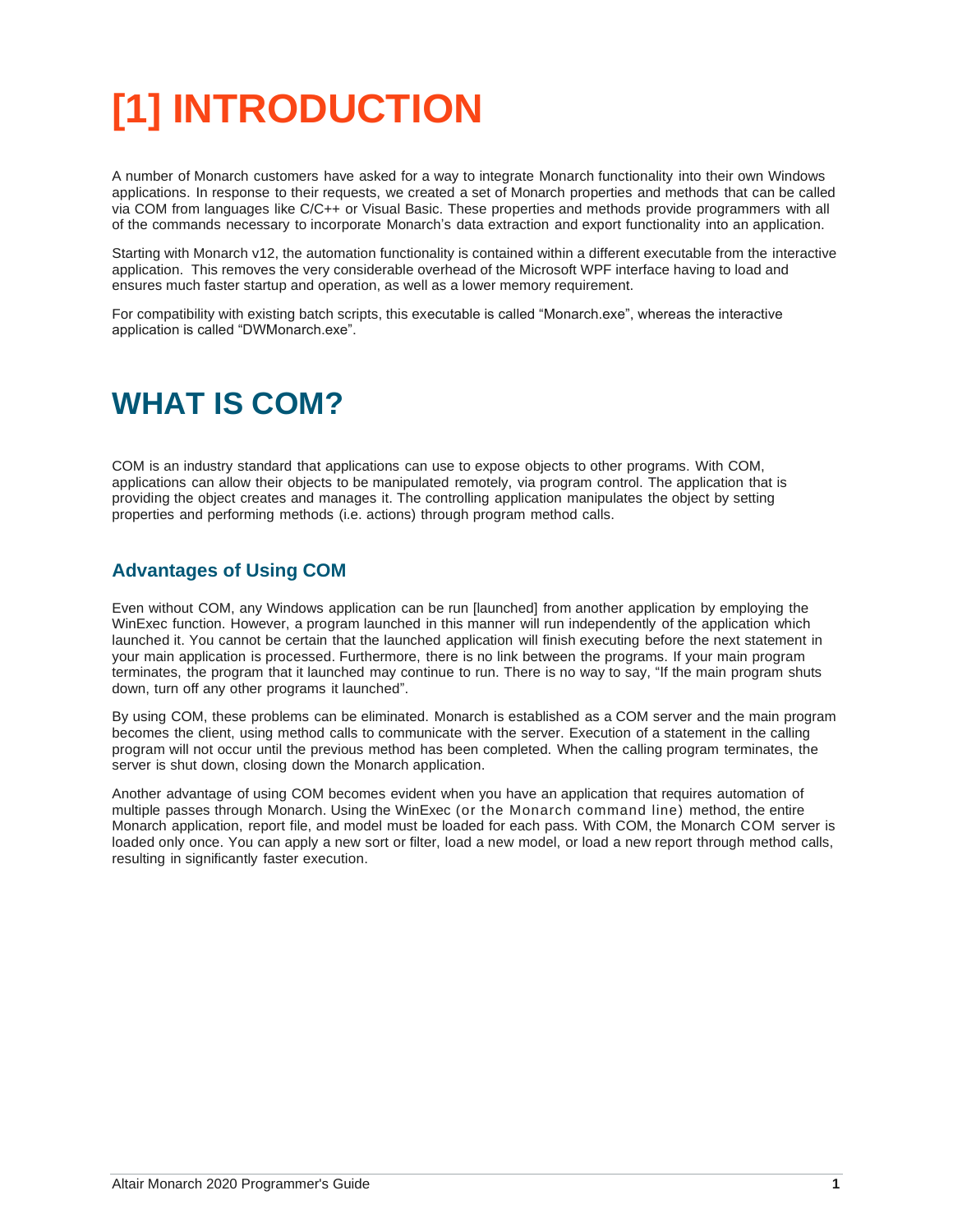## <span id="page-5-0"></span>**[2] MONARCH PROPERTIES AND METHODS**

This chapter describes each of the Monarch methods and properties. It is important to note that only a subset of the functionality of Monarch can be accessed via COM. Monarch's methods and properties provide commands necessary to launch and control a Monarch export session from another application. This subset provides the ability to perform the following tasks.

To begin, launch Monarch as a COM Server process.

This capability allows the automation of Monarch's data extraction and export capabilities. The following tasks apply to the use of Monarch in this role:

- ❑ Open a report or a series of reports. Monarch can extract data from any number of reports at-a-time. For information about extracting data from a series of reports, see the section entitled Opening Multiple Instances of a Report in the Monarch Help file
- ❑ Open a model file.
- ❑ Query the model file to determine what filter, sort, and summary definitions are available.
- ❑ Select a filter definition from the model file to apply to the extracted data set.
- ❑ Select a sort definition from the model file to apply to the extracted data set.
- ❑ Select a summary definition from the model file to generate a summary report from the extracted data set.
- ❑ Export the extracted data set or the summary to any of Monarch's supported file formats (see the Monarch Help file for a complete description of each supported export format).

## <span id="page-5-1"></span>**PROPERTIES**

#### <span id="page-5-2"></span>**CURRENTFILTER (String)**

**CurrentFilter** is a variable that is used to set or query the name of the currently active filter definition. CurrentFilter accepts a string of up to 31 characters representing the name of the currently active filter definition.

When a model file is opened (via the SetModelFile method), CurrentFilter is set to the name of the active filter definition established in the model. When a model is opened as part of a project file (via the SetProjectFile method), CurrentFilter is set to the name of the active filter definition referenced in the project file. If no filter definition is referenced in the project file, the active filter definition from the model file is used. If no active filter definition is established in the project or the model, the default value of CurrentFilter is blank (an empty string).

This variable may also be used to establish an active filter definition or change the currently active filter definition. To do this, simply assign it the name of one of the filter definitions stored in the model. If the new name assigned does not match any of the values stored in the model, the value of CurrentFilter remains unchanged.

#### <span id="page-5-3"></span>**CURRENTMODEL (String)**

**CurrentModel** is a variable that is used to set or query the name of a currently active model. CurrentModel accepts a string of up to 256 characters representing the name of the currently active model.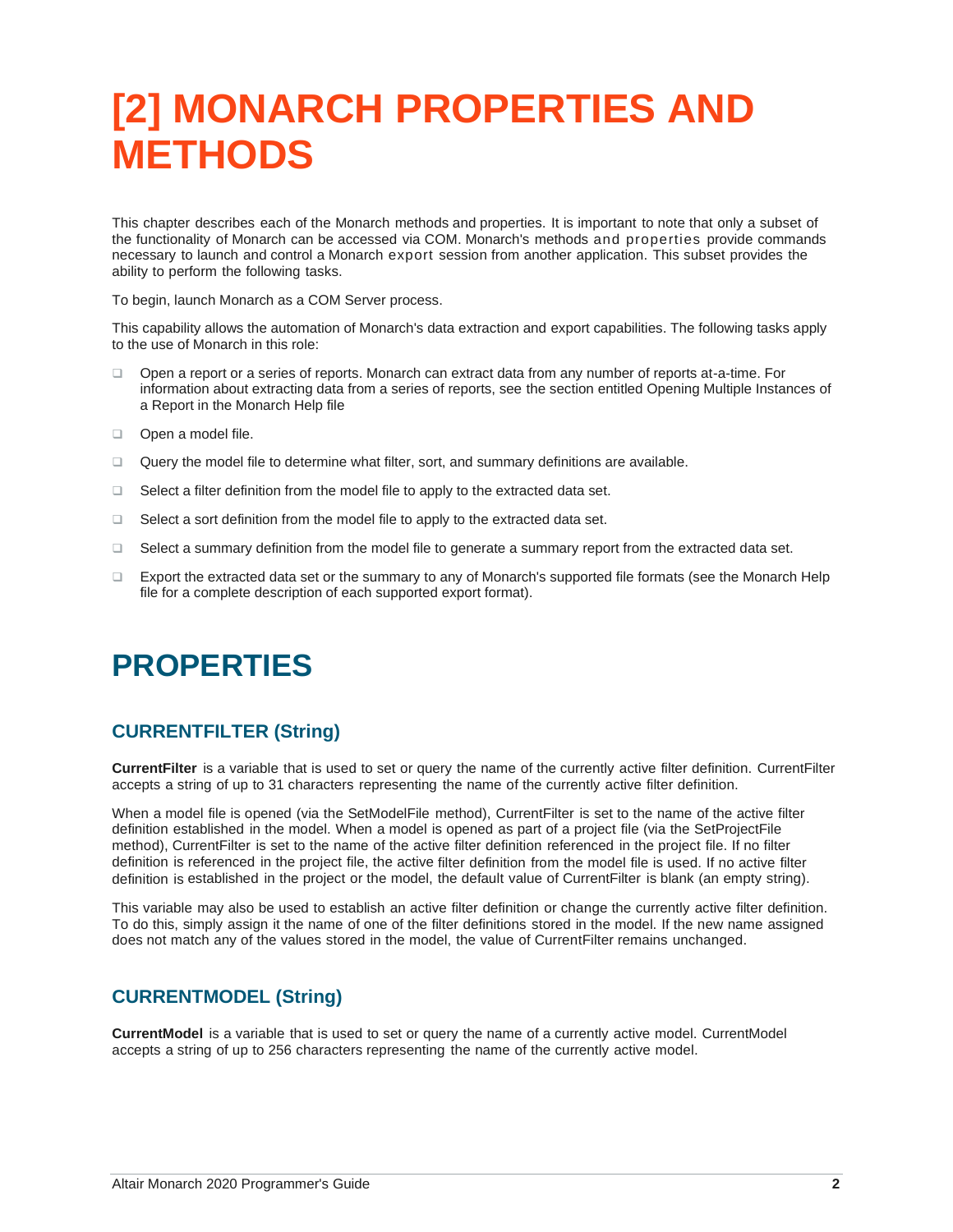#### <span id="page-6-0"></span>**CURRENTSORT (String)**

**CurrentSort** is a variable that is used to set or query the name of the currently active sort definition. CurrentSort accepts a string of up to 31 characters representing the name of the currently active sort definition. When a model file is opened (via the SetModelFile method), CurrentSort is set to the name of the active sort definition established in the model. When a model is opened as part of a project file (via the SetProjectFile method), CurrentSort is set to the name of the active sort definition referenced in the project file. If no sort definition is referenced in the project file, the active sort definition from the model file is used. If no active sort definition is established in the project or the model, the default value of CurrentSort is blank (an empty string).

This variable may also be used to establish an active sort definition or change the currently active sort definition. To do this, simply assign it the name of one of the sort definitions stored in the model. If the new name assigned does not match any of the values stored in the model, the value of CurrentSort remains unchanged.

#### <span id="page-6-1"></span>**CURRENTSUMMARY (String)**

**CurrentSummary** is a variable that is used to set or query the name of the currently active summary definition. CurrentSummary accepts a string of up to 31 characters representing the name of the currently active summary definition.

When a model file is opened (via the SetModelFile method), CurrentSummary is set to the name of the active summary definition established in the model. When a model is opened as part of a project file (via the SetProjectFile method), CurrentSummary is set to the name of the active summary definition referenced in the project file. If no summary definition is referenced in the project file, the active summary definition from the model file is used. If no active summary definition is established in the project or the model, the default value of CurrentSummary is blank (an empty string).

This variable may also be used to establish an active summary definition or change the currently active summary definition. To do this, simply assign it the name of one of the summary definitions stored in the model. If the new name assigned does not match any of the values stored in the model, the value of CurrentSummary remains unchanged.

#### <span id="page-6-2"></span>**EXPORTS (String Array)**

**Exports** is a string collection containing all project exports in the currently open project file. If the project contains no export definitions or if no project file is currently open, the collection is empty.

#### <span id="page-6-3"></span>**FILTERS (String Array)**

**Filters** is a string collection containing all filters available in the currently open model file. If the model contains no filter definitions or if no model file is currently open, the collection is empty.

This collection was introduced in Monarch v12.

#### <span id="page-6-4"></span>**FILTERCOUNT (Integer)**

**FilterCount** returns the total number of filter definitions available in the currently open model file. If the model contains no filter definitions or if no model file is currently open, the method returns 0.

#### <span id="page-6-5"></span>**MESSAGES (STRING ARRAY)**

**Messages** is a string collection containing the most recent error or informational message.

This collection was introduced in Monarch v12.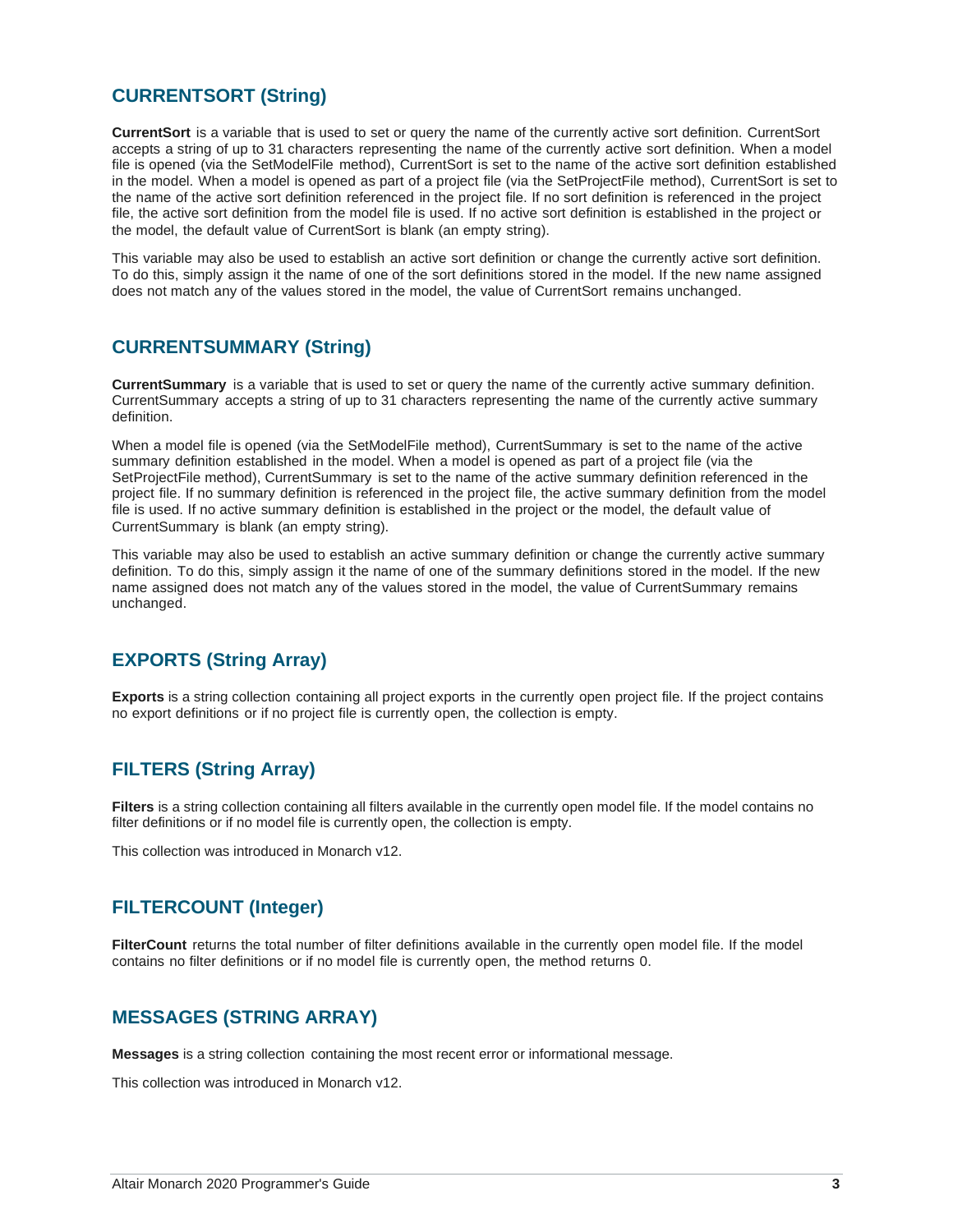#### <span id="page-7-0"></span>**SORTCOUNT (Integer)**

**SortCount** returns the total number of sort definitions available in the currently open model file. If the model contains no sort definitions or if no model file is currently open, the method returns 0.

#### <span id="page-7-1"></span>**SORTS (String Array)**

**Sorts** is a collection containing all sorts available in the currently open model file. If the model contains no sort definitions or if no model file is currently open, the collection is empty.

This collection was introduced in Monarch v12.

#### <span id="page-7-2"></span>**SUMMARIES (String Array)**

**Summaries is a string collection containing all summaries available in** the currently open model file. If the model contains no summary definitions or if no model file is currently open, the collection is empty.

This collection was introduced in Monarch v12.

#### <span id="page-7-3"></span>**SUMMARYCOUNT (Integer)**

**SummaryCount** returns the total number of summary definitions available in the currently open model file. If the model contains no summary definitions or if no model file is currently open, the method returns 0.

## <span id="page-7-4"></span>**METHODS**

#### <span id="page-7-5"></span>**CLOSEALLDOCUMENTS**

**CloseAllDocuments** closes all open report files and the model file. It also closes the project file used.

#### <span id="page-7-6"></span>**EXIT**

**Exit** closes all open report files and the associated model file. It also closes the project file used, as well as the log file, and terminates the Monarch session (removing the Monarch COM server from memory).

#### <span id="page-7-7"></span>**EXPORTSUMMARY(STRING** *EXPORTFILE***)**

**ExportSummary** causes the data to be exported from the Summary view and written to the file *export file*. If the full file name (including drive and path) is not supplied, the default Export Files location stored in the Monarch defaults will be used

The export file type is determined by the file extension specified for *export file* (for a list of supported export file formats and their corresponding file extensions, see the Monarch Help file). If the file extension is not provided, the default Export File extension in the Windows Registry will be used.

Return Value: Boolean TRUE if the export completed successfully, otherwise returns FALSE.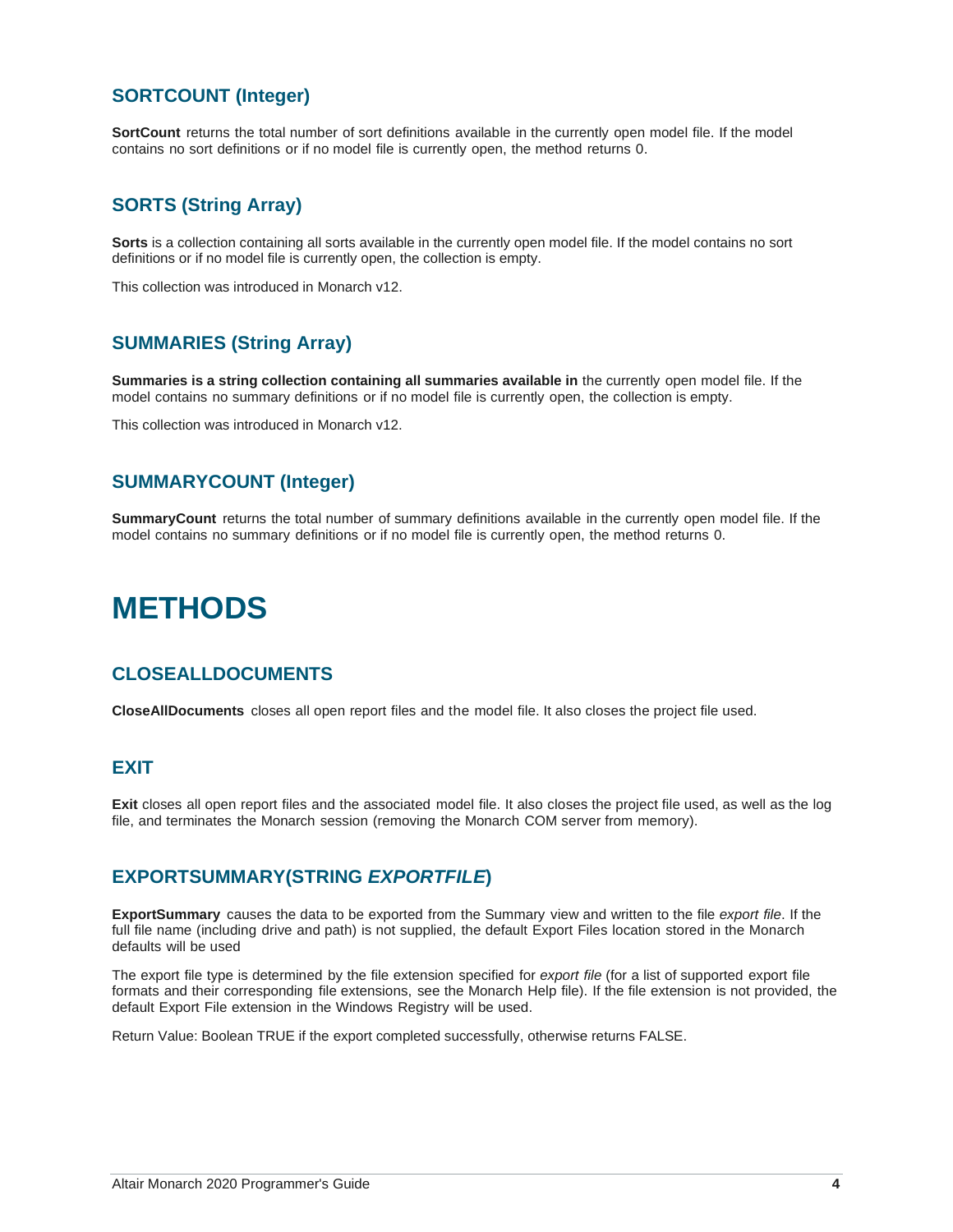If the file cannot be written, an error message will be written out to the log file (in the folder specified via the Monarch logging settings). The log file will be named according to the following convention:

Monarch-YYYY-MM-DD-HH-MM-SS-FS

(Where FS is fractional seconds ranging from 0-99)

#### <span id="page-8-0"></span>**EXPORTTABLE(STRING** *EXPORTFILE***)**

**ExportTable** causes the data to be exported from the Table view and written to the file *export file*. If the full file name (including drive and path) is not supplied, the default Export Files location stored in the Monarch defaults will be used. If the file extension is not provided, the default Export File extension in the Windows Registry will be used. Only those records matching the **CurrentFilter** will be exported to the file. Records are exported in the order specified by **CurrentSort**.

The export file type is determined by the file extension specified for *export file* (for a list of supported export file formats and their corresponding file extensions, see the Monarch Help file).

Return Value: Boolean TRUE if the export completed successfully, otherwise returns FALSE.

If the file cannot be written, an error message will be written out to the log file (in the folder specified via the Monarch logging settings). The log file will be named according to the following convention:

Monarch-YYYY-MM-DD-HH-MM-SS-FS

(Where FS is fractional seconds ranging from 0-99)

#### <span id="page-8-1"></span>**GETFILTERNAMEAT(INTEGER** *INDEX***)**

**GetFilterNameAt** returns the name of the *n*th filter from within the currently open model. The parameter *n* must be a value between 0 and FilterCount-1 (FilterCount is the value returned by the **FilterCount** method). If the value of *n* is not within the legal range, or if no model is open or if there are no filter definitions established for the currently open model, the method returns an empty string. Otherwise, the method will return a text string (up to 31 characters) representing the name of the specified filter.

#### <span id="page-8-2"></span>**GETSORTNAMEAT(INTEGER** *INDEX***)**

**GetSortNameAt** returns the name of the *n*th sort definition in the currently open model. The parameter n must be a value between 0 and SortCount-1 (SortCount is the value returned by the **SortCount** method). If the value of *n* is not within the legal range, or if no model is open or if there are no sort definitions established for the currently open model, the method returns an empty string. Otherwise, the method returns a text string (up to 31 characters) representing the name of the specified sort definition.

#### <span id="page-8-3"></span>**GETSUMMARYNAMEAT(INTEGER** *INDEX***)**

**GetSummaryNameAt** returns the name of the *n*th summary definition in the currently open model. The parameter *n* should be a value between 0 and SummaryCount-1 (SummaryCount is the value returned by the **SummaryCount** method). If the value of *n* is not within the legal range, or if no model is open or if there are no summary definitions established for the currently open model, the method returns an empty string. Otherwise, the method returns a text string (up to 31 characters) representing the name of the specified summary definition.

#### <span id="page-8-4"></span>**ISACTIVE**

**IsActive** queries the COM server to determine whether the Monarch COM server is active. If the Monarch server is active, this method returns a positive integer. If the server is not active, an error condition occurs, which must be trapped. Refer to the programming example in Chapter 2 for sample code illustrating the use of this method.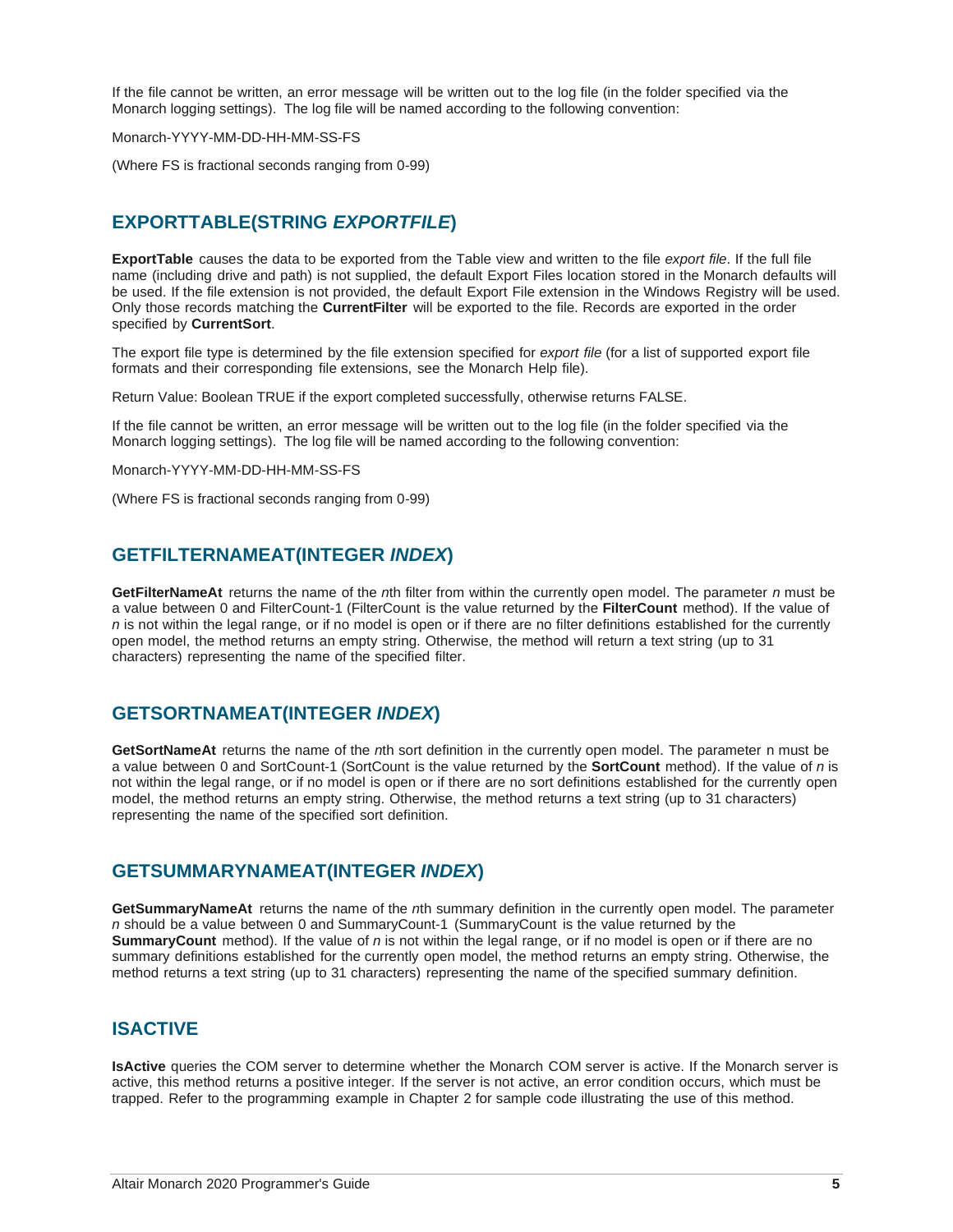#### <span id="page-9-0"></span>**JETEXPORTSUMMARY(STRING EXPORTFILE, STRING TABLENAME, INTEGER APPENDFLAG)**

**JetExportSummary** causes the data to be exported from the Summary view and written to the file *ExportFile*, to the table specified by *TableName.* Valid *AppendFlag* values are 0 for overwrite, 1 for new table or sheet and 2 for append to existing table or sheet. For some formats, it is not possible to specify a table or sheet name and the *TableName* will be ignored. Additionally for these cases, multi table or sheet options are not allowed.

The export file version is defined by the settings in the Monarch Options under Folders & File Types and will apply to the extension specified as part of *ExportFile*.

Return Value: Boolean TRUE if the export completed successfully, otherwise returns FALSE.

If the file cannot be written, an error message will be written out to the log file (in the folder specified via the Monarch logging settings). The log file will be named according to the following convention:

Monarch-YYYY-MM-DD-HH-MM-SS-FS

<span id="page-9-1"></span>(Where FS is fractional seconds ranging from 0-99)

#### **JETEXPORTTABLE(STRING** *EXPORTFILE,***STRING** *TABLENAME***, INTEGER**  *APPENDFLAG***)**

**JetExportTable** causes the data to be exported from the Table window and written to the file *ExportFile*, to the table specified by *TableName.* Valid *AppendFlag* values are 0 for overwrite, 1 for new table or sheet and 2 for append to existing table or sheet. For some formats, it is not possible to specify a table or sheet name and the *TableName* will be ignored. Additionally for these cases, multi table or sheet options are not allowed.

The export file version is defined by the settings in the Monarch *Options* dialog under Export Options and will apply to the extension specified as part of *ExportFile*.

Return Value: Boolean TRUE if the export completed successfully, otherwise returns FALSE.

If the file cannot be written, an error message will be written out to the log file (in the folder specified via the Monarch logging settings). The log file will be named according to the following convention:

Monarch-YYYY-MM-DD-HH-MM-SS-FS

(Where FS is fractional seconds ranging from 0-99)

#### <span id="page-9-2"></span>**OPENDATABASE(STRING CONNECTSTRING,STRING PASSWORD, STRING TABLE|VIEW,STRING MODEL)**

**OpenDatabase** method opens an ISAM database file or an ODBC data source. This method is used in place of the **SetReportFile** method, which is used to open one or more report files. An automated Monarch session cannot open both the **OpenDatabase** and **SetReportFile** methods, as the Monarch Table window may be populated from only a single source, either a database or a series of reports.

*ConnectString* is either a string representing the entire ODBC connection string or a string containing the path to the data source on the network or the local drive. *Password* is a string that can be up to 32 characters long which is used to open a password protected data source.

*Table|view* is the name of the table or view from which to import data. This parameter is not used when opening an ISAM file that does not support multiple tables. *Model* is the path and file name of the model file to use for the session.

A model is required for this method. The model contains parameters needed to complete the database import. If the model also contains join parameters specifying a join to a password protected ODBC source, a **SetJoinPassword** and **SetDatabaSource** method could be issued after opening the model file.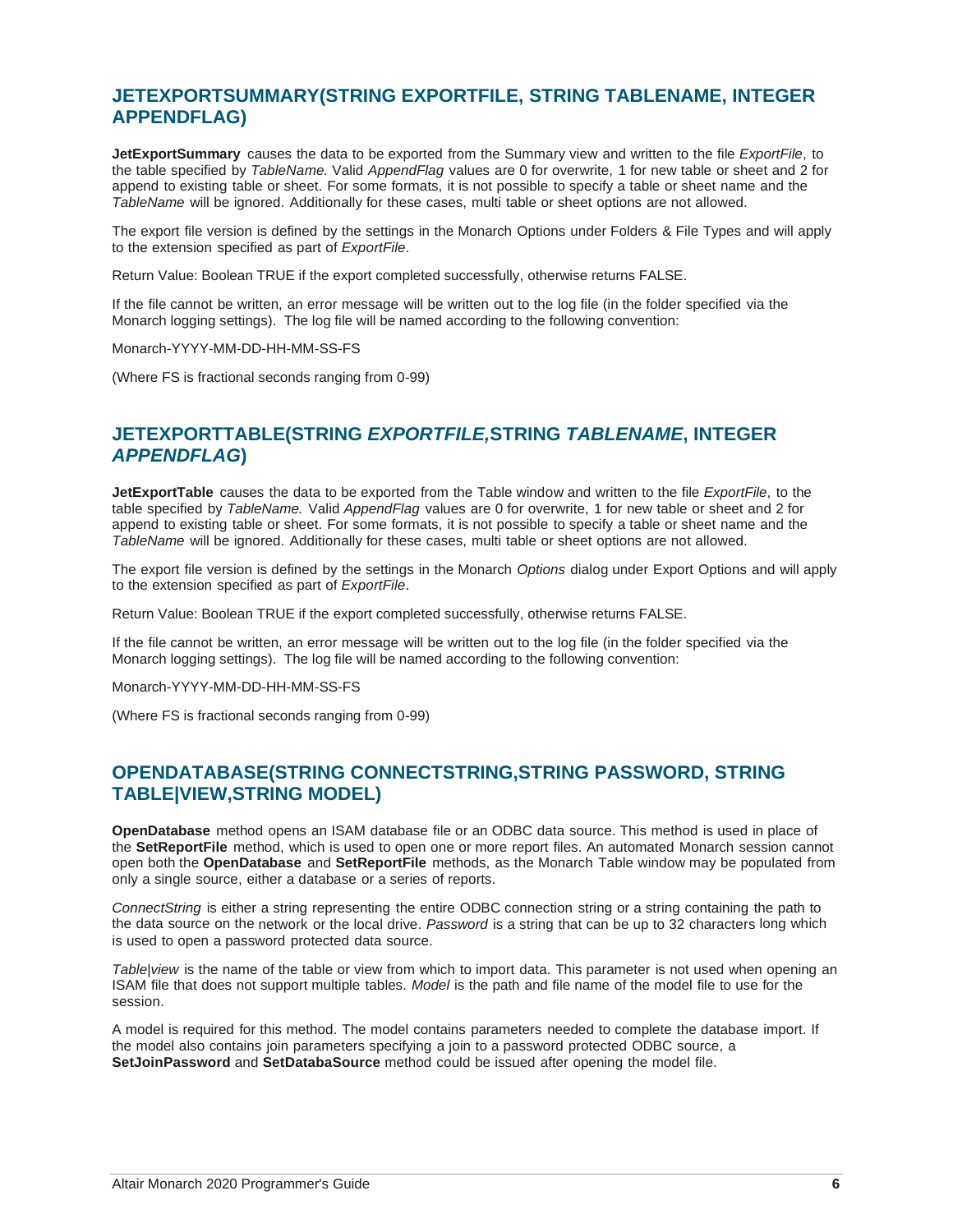#### <span id="page-10-0"></span>**RUNALLEXPORTS()**

**RunAllExports** executes all Project Exports in the currently loaded Project.

Note that a call to SetProjectFile must have been made previously and a Project Export of the specified name must exist.

Return Value: Boolean TRUE if the export was performed successfully, otherwise returns FALSE.

#### <span id="page-10-1"></span>**RUNEXPORT(STRING** *EXPORTNAME***)**

**RunExport** executes a Project Export of the name specified in ExportName in the currently loaded Project.

Note that a call to SetProjectFile must have been made previously and a Project Export of the specified name must exist.

Return Value: Boolean TRUE if the export was performed successfully, otherwise returns FALSE.

#### <span id="page-10-2"></span>**SETDATASOURCEPASSWORD(STRING** *LOOKUPNAME,***STRING** *PASS WORD***)**

**SetDataSourcePassword** sets the password for an external lookup specified by LookupName. More than one call to **SetDataSourcePassword** can be made to specify password for each lookup associated with a model. This method must be called before calling **SetModelFile.**

Unlike the single password set with **SetJoinPassword**, passwords set with **SetDataSourcePassword** apply only to the very next model load, after which they are discarded. A password set with **SetDataSourcePassword** takes precedence over one set with **SetJoinPassword**. A password set with **SetDataSourcePassword** always gets applied, even if it's empty.

#### <span id="page-10-3"></span>**SETINPUTCHARACTERSET(STRING** *CHARACTERSET***)**

**SetInputCharacterSet** establishes the character set for interpreting report data that is loaded via the **SetReportFile** method.

*CharacterSet* is a string value of one of the following allowed values:

"ANSI"

"ASCII"

"UTF-8"

"UTF16-LE"

"UTF16-BE"

#### <span id="page-10-4"></span>**SETMODELFILE(STRING** *MODELFILE***)**

**SetModelFile** opens the specified *model file* for processing. If the full file name (including drive and path) is not supplied, the default Model file location stored in the Monarch defaults will be used. If the file is successfully opened, the method returns a value of true. Otherwise, it returns false. If a model file is already open when the **SetModelFile** method is called, the previously opened model is closed before the new model is opened.

#### <span id="page-10-5"></span>**SETJOINPASSWORD(STRING** *PASSWORD)*

**SetJoinPassword** establishes the password to be used when opening a password-protected data source. Password is a string that can be up to 32 characters long. A **SetModelFile** method or an **OpenDatabase** method should follow this method.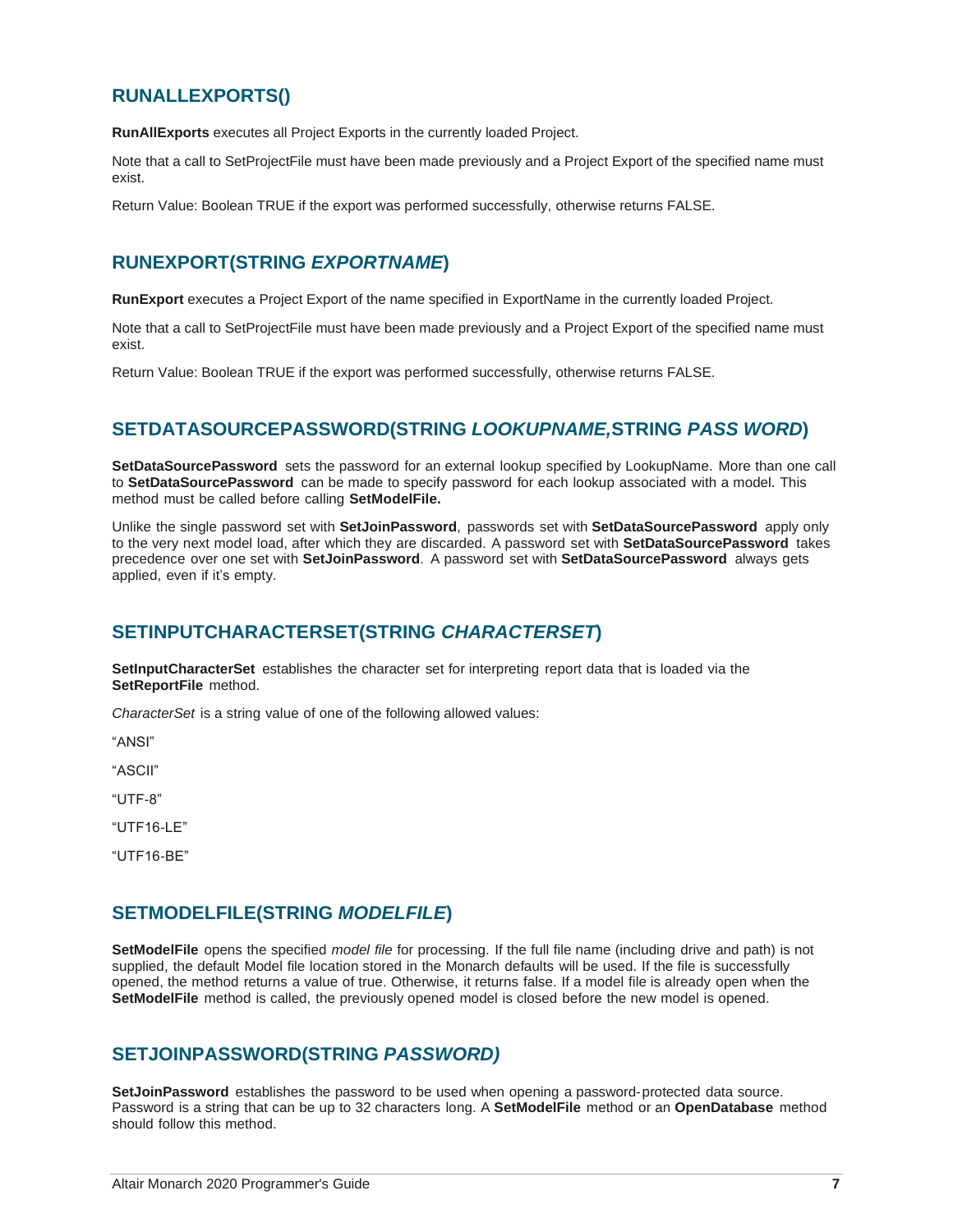#### <span id="page-11-0"></span>**SETOUTPUTCHARACTERSET(STRING** *CHARACTERSET***)**

**SetOutputCharacterSet** establishes the character set for exporting data to text and delimited text formats.

*CharacterSet* is a string value of one of the following allowed values:

"ANSI"

"ASCII

"UTF-8"

"UTF16-LE"

"UTF16-BE"

#### <span id="page-11-1"></span>**SETPASSWORDPROTECTEDREPORTFILE(STRING** *REPORTNAME***, STRING**  *PASSWORD***, BOOL** *APPEND***)**

**SetPasswordProtectedReportFile** opens the specified PDF report file with the specified password for processing. If *append* is true (non-zero), the report file is added to the list of open reports. There is no limit to the number of reports that may be open at one time. If *append* is false (zero), all previously opened reports are closed before the new report file is opened.

If the file is successfully opened, the method returns a value of true. Otherwise, it returns false.

#### <span id="page-11-2"></span>**SETPROJECTFILE(STRING** *PROJECTFILE***)**

**SetProjectFile** opens the specified project file for processing. If the full file name (including drive and path) is not supplied, the default Published Files location stored in the Monarch defaults will be used. If the report file(s) and model file referenced by the project file are all successfully opened, the method returns a value of true. Otherwise, it returns a value of false. Any previously opened report or model files are closed before the **SetProjectFile** method is executed.

#### <span id="page-11-3"></span>**SETREPORTFILE(STRING** *REPORTFILE,***BOOLEAN APPEND)**

**SetReportFile** opens the specified *report file* for processing. If the full file name (including drive and path) is not supplied, the default Report Files location stored in the Monarch defaults will be used. If *append* is true (non-zero), the report file is added to the list of open reports. There is no limit to the number of reports that may be opened at one time. If *append* is false (zero), all previously opened reports are closed before the new report file is opened.

If the file is successfully opened, the method returns a value of true. Otherwise, it returns false.

#### <span id="page-11-4"></span>**SETRUNTIMEPARAMETER(STRING** *FIELDNAME,* **STRING** *FIELDVALUE***)**

**SetRuntimeParameter** allows the setting of a runtime parameter value of the Runtime Parameter field specified by FieldName to the value specified in FieldValue.

SetRuntimeParameter may be called either before or after a model is loaded.

If SetRuntimeParameter is called before loading the model, then the value is cached so that it becomes effective at the next model load. Multiple calls may be made so that one can set all the runtime parameters for a particular model before actually loading the model, and thereby suppress the Runtime Parameters dialog that would otherwise pop up at model load time.

Calls to SetRuntimeParameter that occur before loading a model are always successful, since there is no field list against which to test field names or types.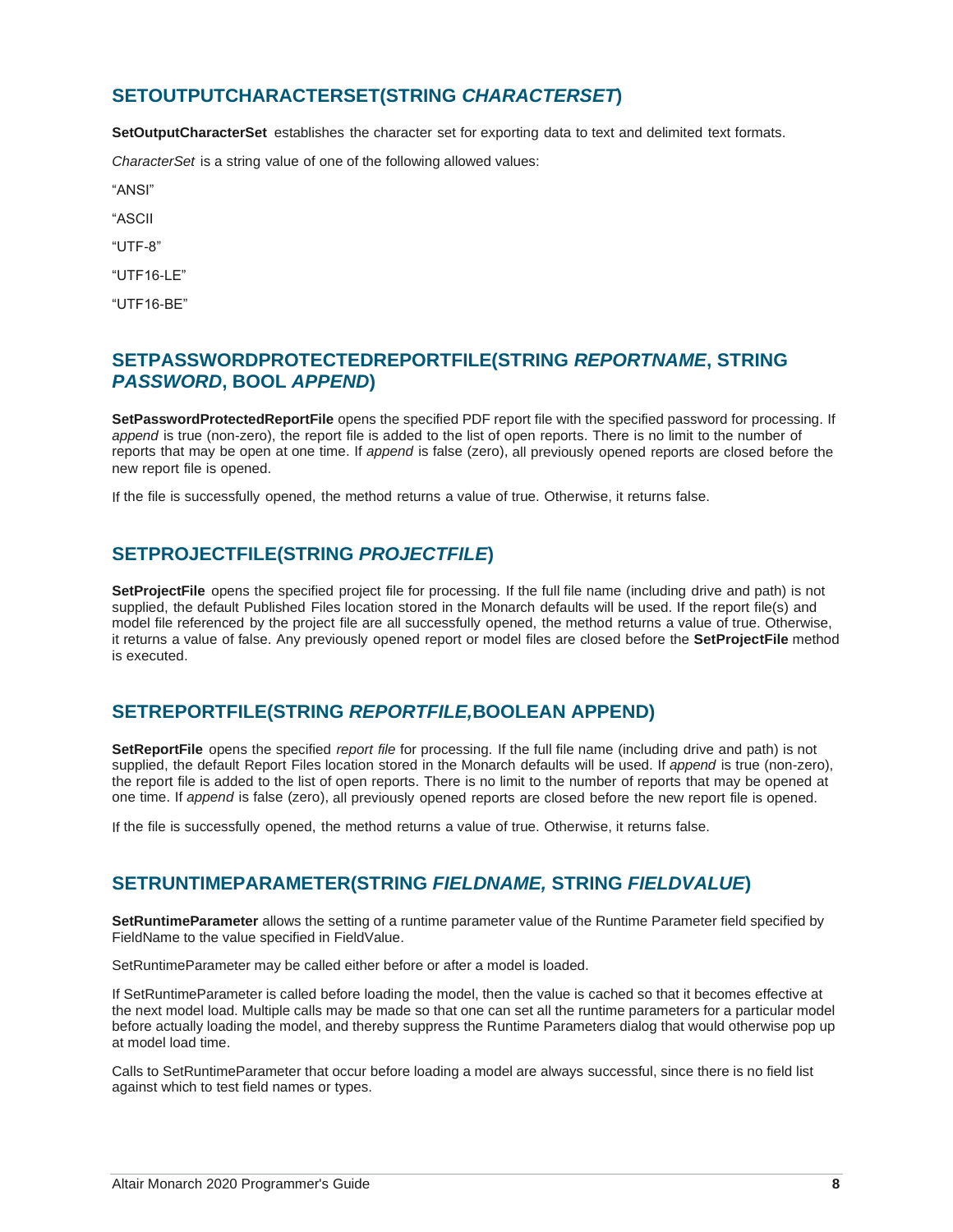If SetRuntimeParameter is called after a model is loaded, the new value thus provided takes effect immediately. Such calls will fail if the specified field name can't be found in the model, or if the specified value cannot be converted to the proper data type.

Return Value: Boolean TRUE if the file was parameter was set successfully, otherwise returns FALSE.

#### <span id="page-12-0"></span>**SETTEXTAPPEND(BOOLEAN** *APPEND***)**

**SetTextAppend** determines whether Monarch will overwrite or append to an existing text or delimited text file. This method is called prior to calling the **ExportTable** or **ExportSummary** method. If *Append* is 0, the existing text or delimited text file will be overwritten. If *Append* is 1, data will be appended to an existing file.

#### <span id="page-12-1"></span>**VERSION**

**Version** returns the Monarch version number as a text string in the form "Version X.X.X.X".

#### <span id="page-12-2"></span>**WRITETOLOGFILE(STRING** *USERLOGINFO***)**

**WriteToLogFile** writes the specified *string* to the log file.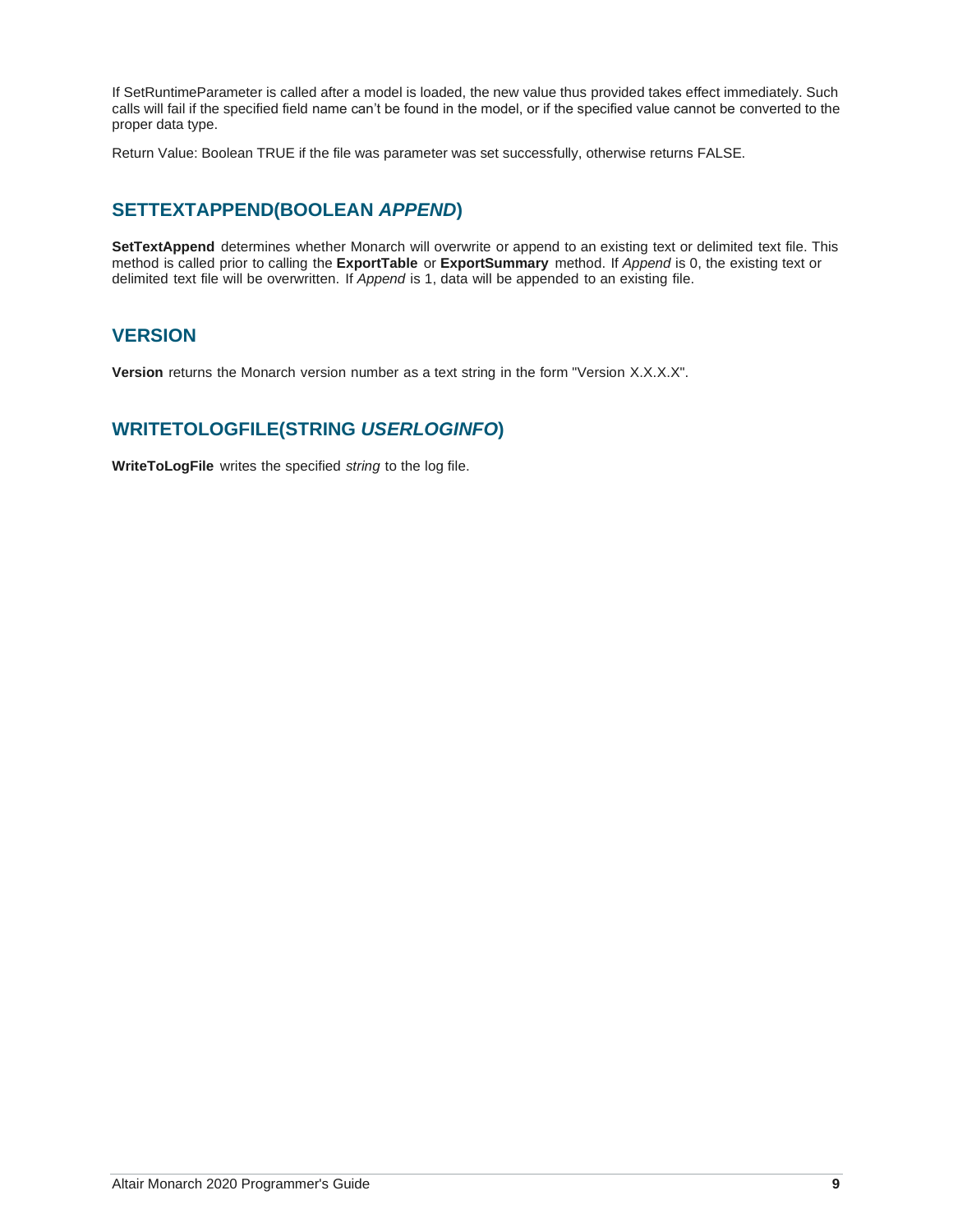## <span id="page-13-0"></span>**[3] USING MONARCH COM AUTOMATION**

## <span id="page-13-1"></span>**MONARCH COM REGISTRATION**

When Monarch is installed, it registers itself as a COM server. Once registered, the server becomes available for COM transactions.

It is also possible to perform the COM registration manually. Using an administrative command prompt, type "Monarch.exe /register" in the path where the Monarch.exe executable resides.

<span id="page-13-2"></span>The COM server name for Monarch is **Monarch32**.

## **CALLING THE MONARCH COM SERVER FROM A CLIENT APPLICATION**

Before the client application can use any of the Monarch methods, it must create the COM object that will contain pointers to the Monarch COM server. Once this object has been created, the client application has control of Monarch.

In Visual Basic, the statement used to create the object would take the form

#### **Set MonarchObj=CreateObject("Monarch32")**

<span id="page-13-3"></span>Once the object has been created, you may use any of the Monarch methods.

#### **Program Subroutine Example**

**Note**

A sample Visual Basic for Applications subroutine that invokes Monarch, opens a report and model, applies a couple of filters, and exports the resulting table to Excel is provided below:

```
Private Sub Monarch_Process()
Dim MonarchObj As Object
Dim openfile, openmod As Boolean
Const ReportFolder = "C:\Users\Public\Documents\Datawatch 
Monarch\Reports\"
Const ModelFolder = "C:\Users\Public\Documents\Datawatch 
Monarch\Models\"
Const ExportFolder = "C:\Users\Public\Documents\Datawatch 
Monarch\Export\"
'If a Monarch COM server is currently active, GetObject will use it.
'If it is not, use the CreateObject() to create one.
```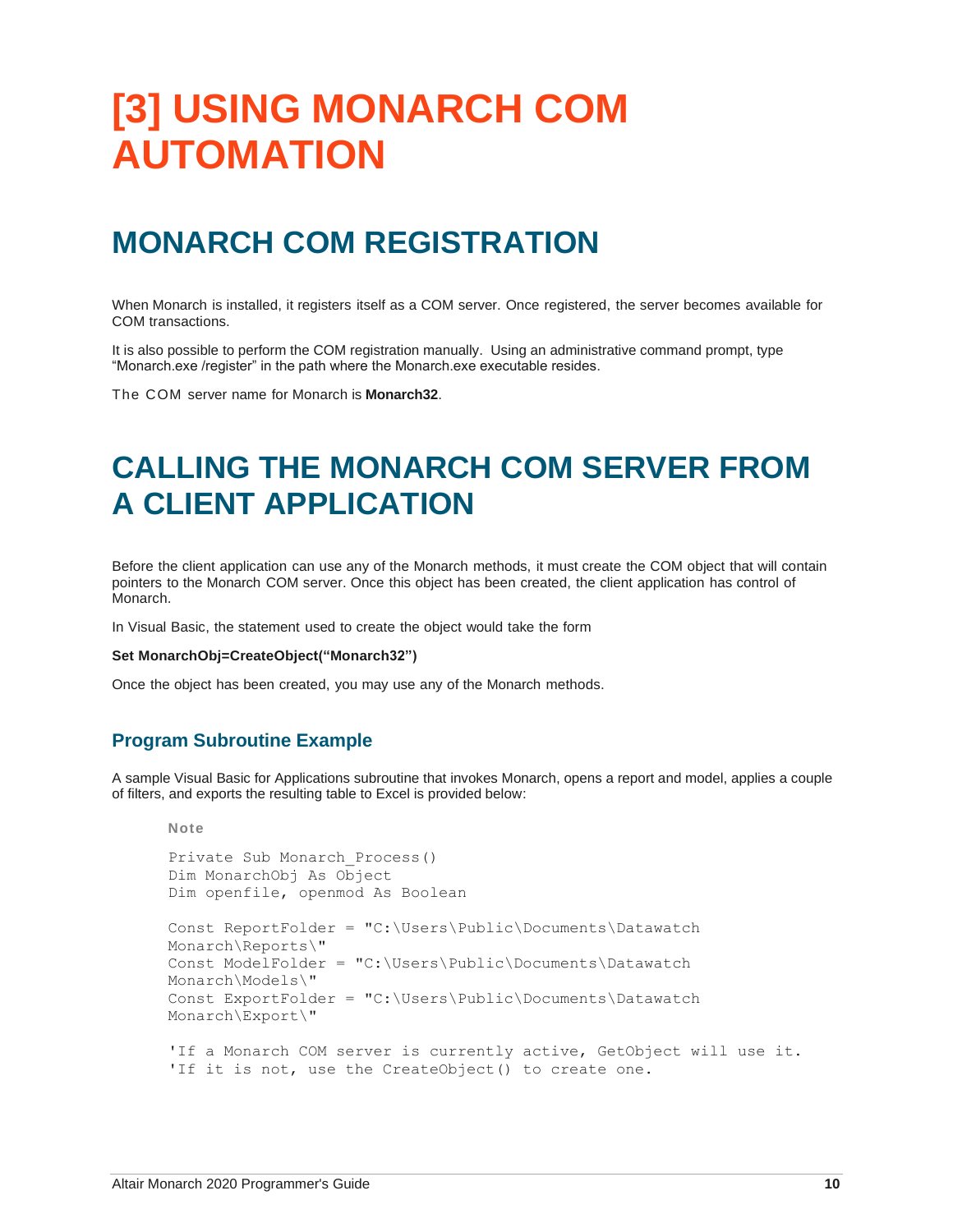```
Set MonarchObj = GetObject("", "Monarch32")
If MonarchObj Is Nothing Then
    Set MonarchObj = CreateObject("Monarch32")
End If
openfile = MonarchObj.SetReportFile(ReportFolder & "classic.prn", 
False)
openmod = MonarchObj.SetModelFile(ModelFolder & "Lesson9.dmod")
If openfile = True And openmod = True Then
'Set filter and export to Excel XLS
     MonarchObj.CurrentFilter = "Fandangos Records"
     MonarchObj.ExportTable (ExportFolder & "Fandangos.xls")
     MonarchObj.CurrentFilter = "No Returns"
     MonarchObj.ExportTable (ExportFolder & "No_Returns.xls")
Else
'Error handling here
End If
MonarchObj.CloseAllDocuments
MonarchObj.Exit
Set MonarchObj = Nothing
End Sub
```